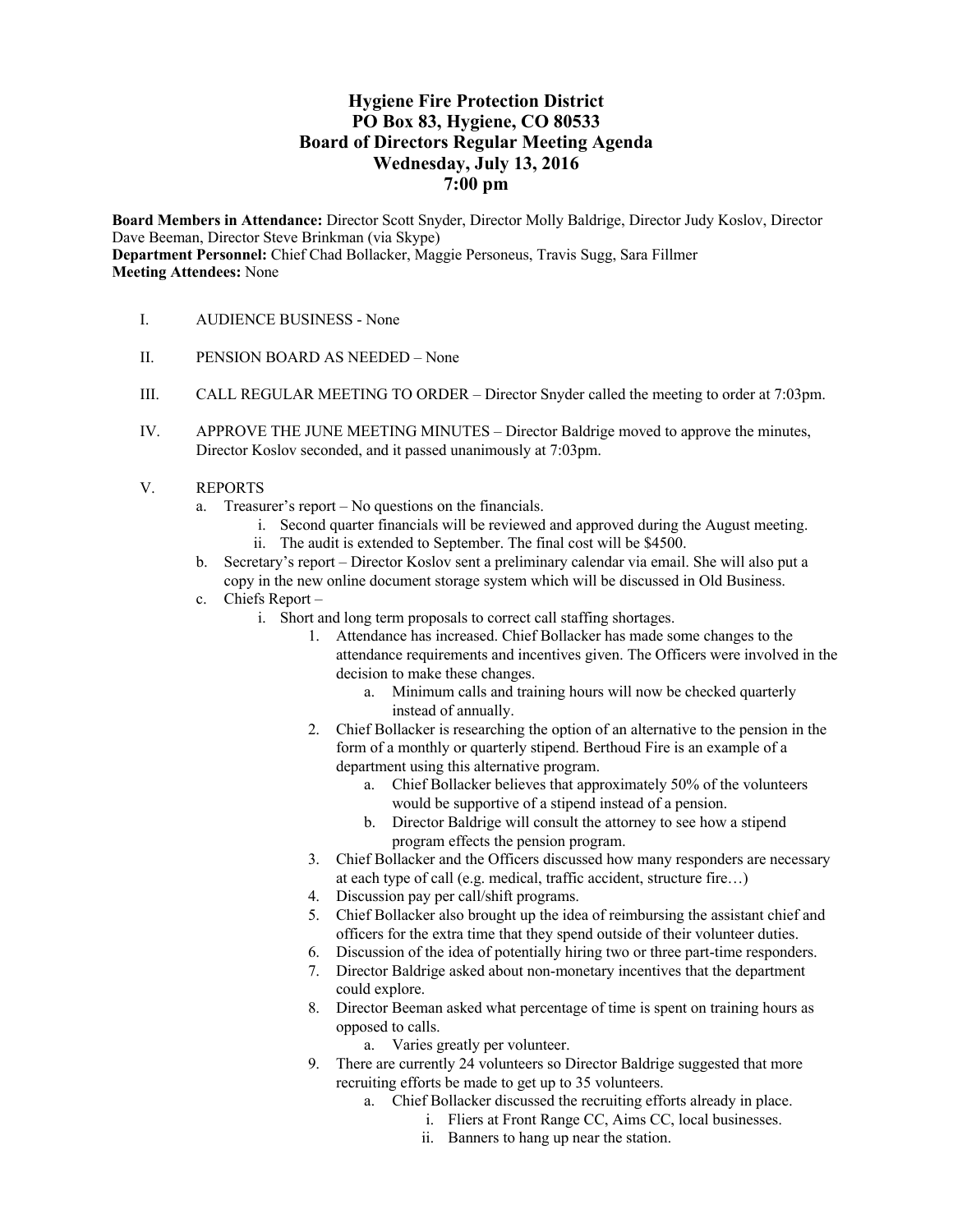- iii. Emails from a state website where volunteers can sign up looking for volunteer opportunities.
- iv. Chief Bollacker would like to increase the department's social media presence.
- 10. Director Baldrige would like to take all of this information into account for long term planning.
	- a. Chief Bollacker suggested that there be one person assigned to recruitment and retention.
- 11. Director Koslov discussed the opportunity to recruit volunteers solely for medical calls since those are the majority of the calls.
	- a. Director Beeman agrees that medical experience may be attractive to some volunteers.
- 12. Director Brinkman explained that he is in support of reimbursements but also understands that using money as incentives may not be the complete solution.
- 13. Director Snyder expressed his opinions;
	- a. Recruiting at fire science programs and local businesses should be a large priority. Although it is a long-term solution because of the time it takes to train new firefighters.
	- b. Auto aid/mutual aid agreements should be a priority
	- c. He is most concerned with the short term solutions.
		- i. Chief Bollacker should interview individual firefighters about what incentives are attractive to them.
		- ii. Look into what administrative support different departments use. He wants to see some job descriptions.
- 14. Director Baldrige asked that Chief Bollacker make a list of administrative duties that he needs assistance with.
- 15. AMR has stated that they cannot continue to fund a full-time ambulance to serve the northern part of Boulder County.
- ii. Brush Truck Bids Chief Bollacker has received three different bids to discuss.
	- 1. The first doesn't include the cab and chassis. \$131,100. The cab and chassis would cost approximately \$48,000-58,000 in addition.
	- 2. The second is Danko for \$136,768. If full payment is made, they will deduct \$1,450. This bid also includes \$500 to fly the chief out to inspect the truck.
	- 3. The third from BME is \$143,176 including two trips (one mid-build and one when the construction is complete).
	- 4. Chief Bollacker suggests that a decision be made quickly. The need for replacement is immediate.
	- 5. The board is directing the Chief, with Director Baldrige's assistance, to choose and purchase the brush truck. So moved by Director Koslov, seconded by Director Brinkman, and passed unanimously at 8:58pm.
	- 6. Chief Bollacker will be out of town next week. He will also be out of the office five days in August for trainings.

# VI. OLD BUSINESS

- a. BOD Goals, Director Baldrige Discussion of 2016 Board Goals written by Director Baldrige. Reviewed draft due dates, and adoption due dates.
	- i. Item 1 Correcting Staffing and Response Time Deficiencies- In the August meeting, Director Baldrige would like to discuss this in greater detail. She would like Chief Bollacker to send the Board firefighter feedback and any other information ahead of time.
	- ii. Item 3 Chief's Job Description Director Snyder would like feedback about the plan that he sent out by the end of July.
	- iii. Director Baldrige moved to adopt BOD Goals, seconded by Director Brinkman, and passed unanimously at 9:24pm.
- b. Insurance Director Beeman Met with Insurance agent and reviewed the three different plans that cover the department.
	- i. The new plan changes result in a \$308 savings for next year.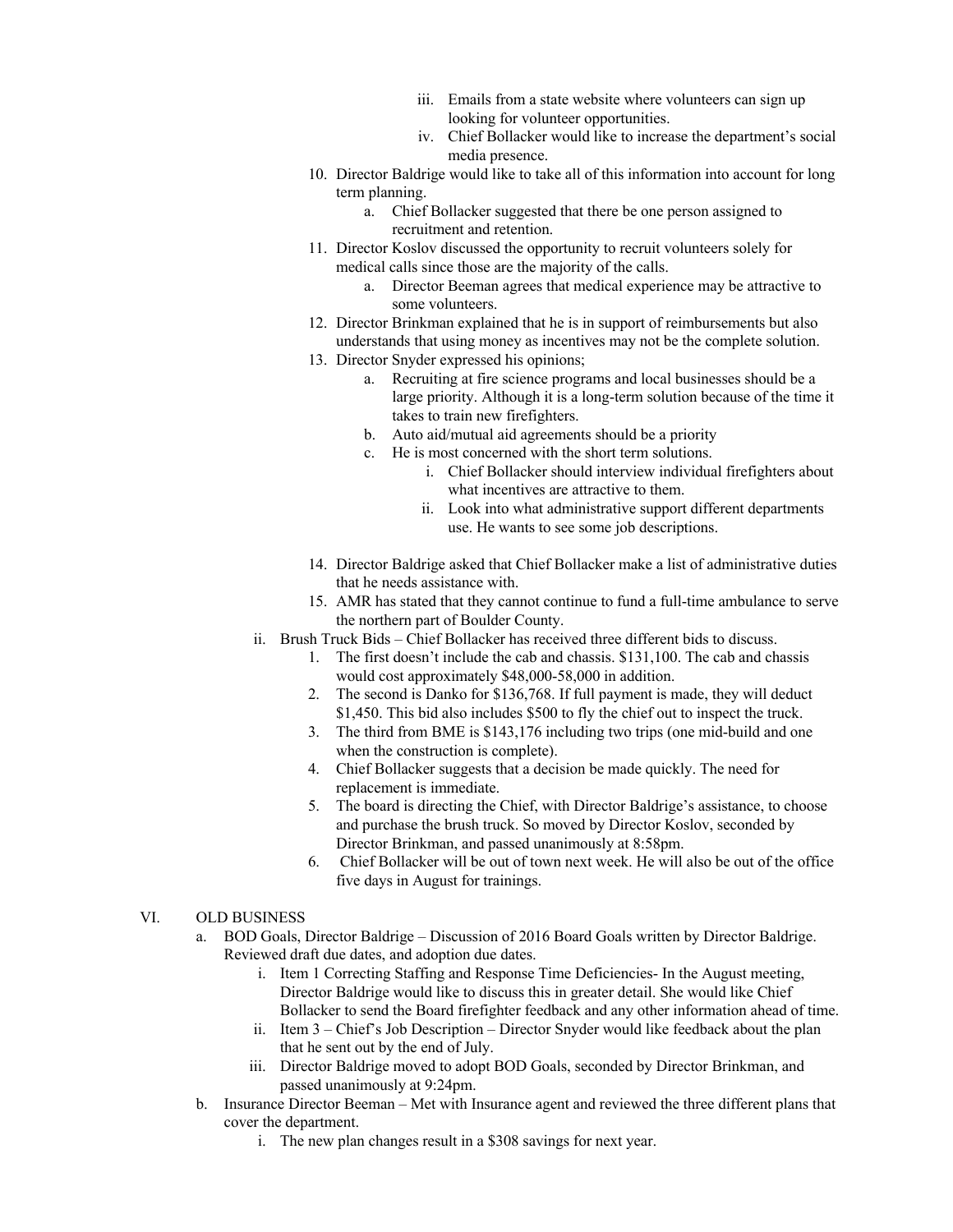- ii. Director Beeman will compile a document with all of the Insurance details summarized for the next Board Meeting.
- c. Long Range Plan Director Brinkman Director Brinkman made a first draft and sent it to the Board.
	- i. He looked at six different fire departments and pulled out parts that he agrees with.
	- ii. He would like the rest of the Board to review it and provide him with feedback by July  $31<sup>st</sup>$  so there can be more discussion in the August meeting.
- d. Chief's Job Description and Benefits Director Snyder Director Snyder compiled information from City of Longmont job descriptions.
	- i. He would like assistance with the salary and benefits information and will work on a second version to send out. He would like feedback.
- e. Clerical/IT Assistance The Board would like to hear what Chief needs assistance with in the August meeting.
- f. Secretary's Calendar Director Koslov Has been sent out for the Board to review. Send Director Koslov input.
- g. Document Storage and Retrieval Directors Koslov and Beeman– Director Beeman will be the main manager of the box.com document storage site.
	- i. Each member will set up their own free account and upload the documents associated with their duties by the August meeting.
	- ii. Director Koslov created a framework for all folder to create and link together.
	- iii. Directors Koslov and Beeman will explore the option of transferring folder owners in the event that any owners leave the organization.
- h. West Grange Exclusion Director Snyder Director Snyder checked the legal description. Director Koslov moved to allow Director Snyder to sign any necessary paperwork to complete the exclusion. Director Baldrige seconded, and it passed unanimously at 10:00pm.
- VII. NEW BUSINESS
	- a. Champion Greens Exclusion This is a new parcel that also needs to be excluded from the district. Director Baldrige moved to allow Director Snyder to sign any necessary paperwork to complete the exclusion. Director Koslov seconded, and it passed unanimously at 10:03pm.
- VIII. B.O.D. GOALS STATUS CHECK Discussed during Old Business
- IX. ADJOURNMENT Director Baldrige moved to adjourn, seconded by Director Koslov, and passed unanimously at 10:04pm.